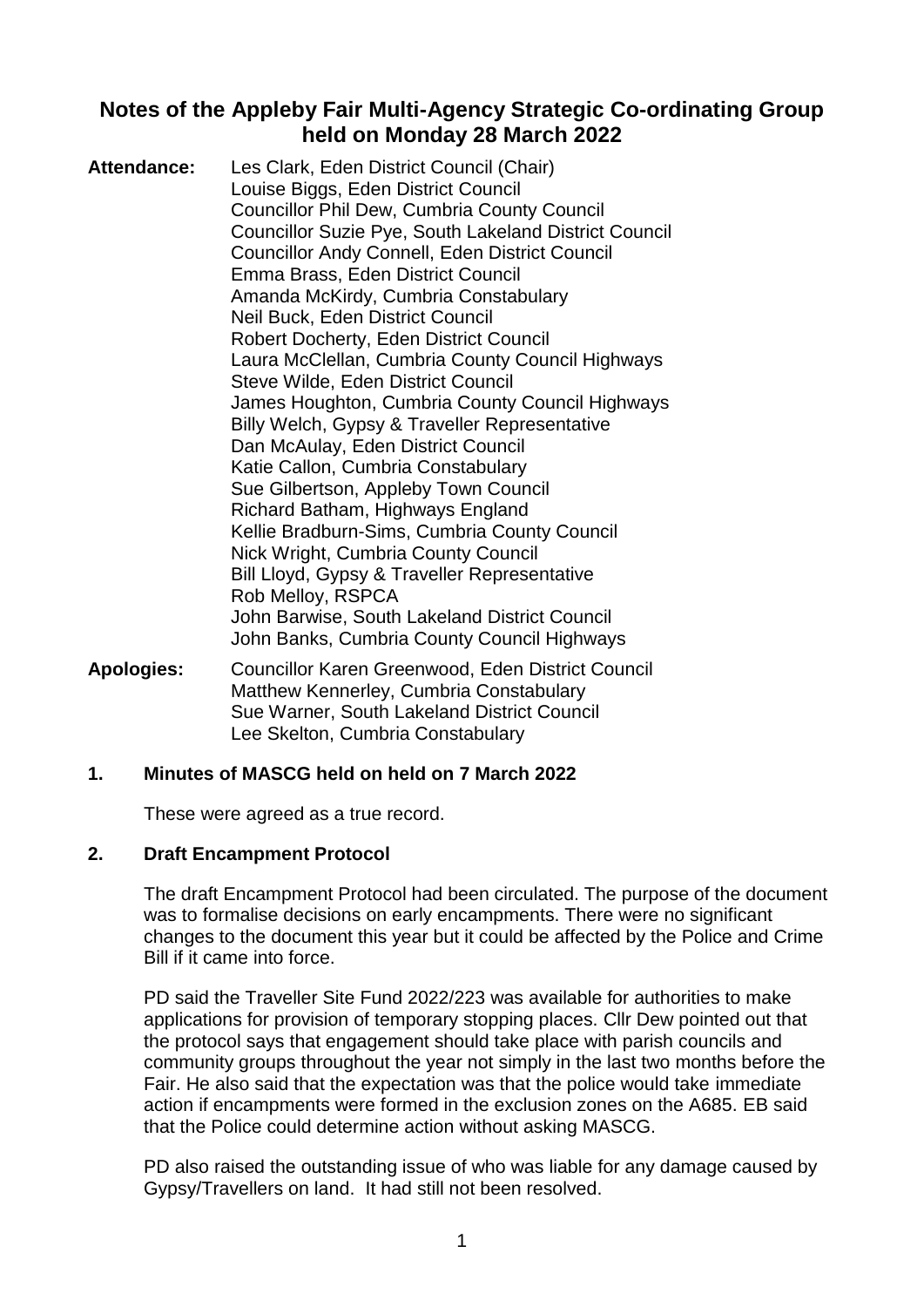# **3. CAG Meetings**

A meeting would be arranged for the District Council, Police and Town Council to discuss plans for this year's CAG meetings during the Fair.

### **4. Daily Teleconferences**

The daily teleconferences would start on 1 June and the frequency of them would be decided at that time. With regards to who would be setting them up, this would be taken offline.

### **5. Communications and Engagement Update**

From the next Appleby MASCG meeting onwards, communications for Appleby Fair is to be predominantly co-ordinated by Nick Turner on behalf of EDC. This will include meeting attendance, regular updates and on-the-ground comms on the day of the fair.

The main focus for communications at the moment is on communicating the date of the fair, so that those that may be planning Jubilee events are aware.

Comms will pick up with EB imminently about making public the stopping places that are available. Any stopping sites to be confirmed will be listed as such on the Appleby Horse Fair website.

### **6. Operational Working Group Update**

#### **a) Highways**

Consultation on the Traffic Regulation Order has ended with no representations received. This would go to the Eden Local Committee meeting on 31 March for agreement. Currently working on the draft Traffic Management Plan which would come to MASCG for comment.

#### **b) Parish Engagement**

Engagement with parishes was going well, AMK/EB had been meeting with parishes but no significant issues had been raised.

A working group would be established with relevant agencies included to focus on identifying additional stopping places and management of early arrivals. BW said that he was working with the Church of England who were offering land for Gypsy/Travellers for stopping place. He was due to meet with them on 14 May and report back to a future meeting. It was noted that Government funding was available for temporary stopping places and the working group would look into this. Deadline for applications was 13 June 2022.

The deadline for advertising tolerated stopping places on the Appleby Fair website needed to be agreed by MASCG. EB/DM would look to get information on the website on those sites which was known to be available and update accordingly going forward.

A clear rota was needed of availability over the Jubilee weekend of the main agencies. Everyone was asked to feedback availability to LB.